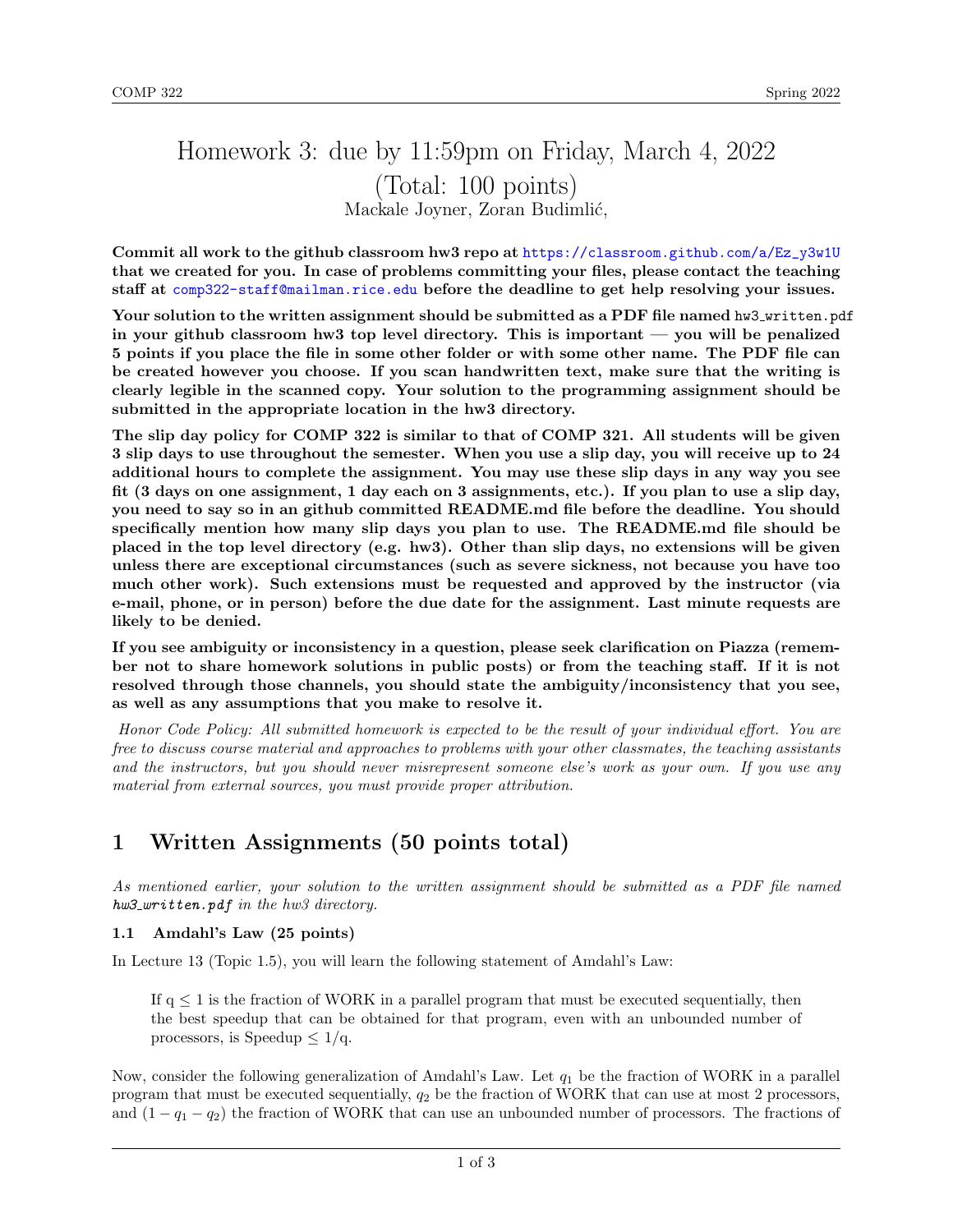WORK represented by  $q_1, q_2$ , and  $(1 - q_1 - q_2)$  are disjoint, and cannot be overlapped with each other in a parallel execution. Your assignment is is as follows:

- 1. (10 points) Provide the best possible (smallest) upper bound on the Speedup as a function of q1 and q2.
- 2. (15 points) Explain your answer, and justify why it is a correct upper bound. Use the cases when  $q_1 = 0$ ,  $q_2 = 0$ ,  $q_1 = 1$  or  $q_2 = 1$  to explain why your bound is correct.

Hints:

- As with Amdahl's Law, your answer should not include the number of processors, P. It should be an upper bound that applies to all values of P.
- To check your answer, consider the cases when  $q_1$  or  $q_2$  are equal to 0 or 1.

#### 1.2 Finish Accumulators (25 points)

Consider the pseudocode shown below in Listing [1](#page-1-0) for a Parallel Search algorithm that is intended to compute Q, the number of occurrences of the pattern array in the text array. What possible values can variables count0, count1, and count2 contain at line 16? Write your answers in terms of  $M$ ,  $N$ , and  $Q$ , and explain your answers.

```
1 \mid // Assume that count0, count1, count2 are declared
2 \mid // as object/static fields of type int
3 . . .
4 count0 = 0;
5 accumulator a = new accumulator (SUM, int class);
6 finish (a) {
7 for (int i = 0; i <= N - M; i++)
8 async {
9 int j;
10 for (j = 0; j < M; j++) if (text[i+j] != pattern [j]) break;
11 if (j == M) { count0++; a. put (1); } // found at offset i
12 count 1 = a \cdot get ();
13 } // for -async
14 } // finish
15 count 2 = a \cdot get();
16 // Print count0, count1, count2
```
Listing 1: Parallel Search using Finish Accumulators

Hints based on common errors from past years: Be sure to include exactly all possible values for the variables, not a subset or superset of the values. Remember to use  $Q$  in your answers, even though  $Q$  can have different values for different values of the text [] and pattern [] arrays (even for the same values of M and N.) Finally, don't forget to explain your answers.

### 2 Programming Assignment (50 points)

### 2.1 Habanero-Java Library (HJ-lib) Setup

See the Lab 1 handout for instructions on HJ-lib installation for use in this homework, and Lecture 3 for information on abstract execution metrics.